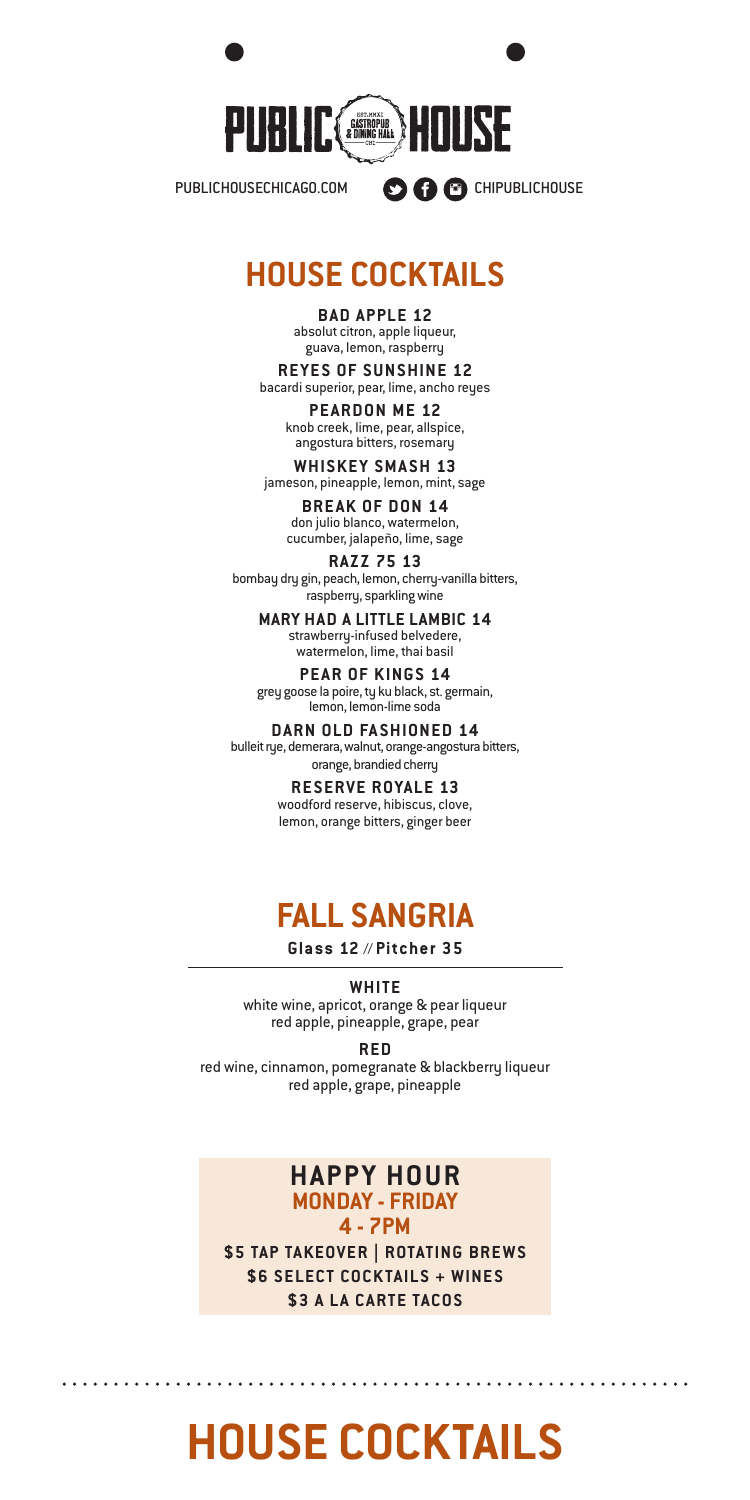# **SCOTCH**

#### **ISLAND & ISLAY**

| LAPHROIG 10YR 12 |
|------------------|

## **CAMPBELTOWN**

| HAZELBURN 12YR*18 |  |
|-------------------|--|
|                   |  |
|                   |  |

### **SPEYSIDE**

| ARDMORE 15YR  12                    |  |
|-------------------------------------|--|
| BENROMACH 10YR 12                   |  |
| BALVENIE 12YR 14                    |  |
|                                     |  |
| GLENFIDDICH 12YR12                  |  |
| GLENLIVET 12YR  12                  |  |
| <b>GLENLIVET FRENCH OAK 15YR 14</b> |  |
| GLENLIVET 18YR* 22                  |  |
| MACALLAN 12YR14                     |  |
| <b>MACALLAN FINE OAK 15*</b> 18     |  |
| MACALLEN 18YR <sup>*</sup> 35       |  |

### **HIGHLAND**

| <b>COMPASS BOX SPICE TREE 14</b>   |  |
|------------------------------------|--|
| <b>GLENMORANGIE D'OR NECTAR*18</b> |  |
| <b>HIGHLAND PARK 12YR</b> 12       |  |
| HIGHLAND PARK 15YR16               |  |
| HIGHLAND PARK DARK ORIGINS* 18     |  |
|                                    |  |

### **LOWLAND**

| <b>AUCHENTOSHAN</b>        |  |
|----------------------------|--|
|                            |  |
| <b>GLENKINCHIE 12YR</b> 16 |  |

## **BLENDS**

| <b>DEWAR'S WHITE LABEL9</b>               |  |
|-------------------------------------------|--|
|                                           |  |
|                                           |  |
| <b>JOHNNIE WALKER RED 10</b>              |  |
| <b>JOHNNIE WALKER BLACK  12</b>           |  |
| JOHNNIE WALKER DOUBLE BLACK*. 20          |  |
| JOHNNIE WALKER PLATINUM*  28              |  |
| <b>JOHNNIE WALKER BLUE<sup>*</sup></b> 36 |  |
|                                           |  |





# **WHISKEY**

#### **AMERICAN**

| BRECKENRIDGE 10                       |  |
|---------------------------------------|--|
| BUFFALO TRACE  10                     |  |
|                                       |  |
| EAGLE RARE SINGLE BARREL 10           |  |
| FOUR ROSES SINGLE BARREL  10          |  |
| <b>GENTLEMEN JACK  12</b>             |  |
| <b>JACK DANIELS  10</b>               |  |
| <b>JACK DANIELS HONEY 10</b>          |  |
| JACK DANIELS SINGLE BARREL* 14        |  |
| <b>JIM BEAM BLACK 10</b>              |  |
| <b>JIM BEAM BONDED 10</b>             |  |
| JIM BEAM SINGLE BARREL 12             |  |
|                                       |  |
| KNOB CREEK SINGLE BARREL* 14          |  |
|                                       |  |
| <b>MAKER'S MARK 11</b>                |  |
| MAKER'S MARK 46  11                   |  |
| <b>MAKER'S MARK CASK STRENGTH* 14</b> |  |
|                                       |  |
| PEACH STREET <sup>*</sup> 14          |  |
| <b>TOWN BRANCH 10</b>                 |  |
| <b>WELLER SPECIAL RESERVE 10</b>      |  |
| WOODFORD RESERVE 12                   |  |
|                                       |  |

#### **AMERICAN RYE**

| <b>ALBERTA CANADIAN RYE 10</b> |  |
|--------------------------------|--|
|                                |  |
| KNOB CREEK RYE  11             |  |
|                                |  |
| RITTENHOUSE RYE  10            |  |
| TEMPLETON RYE 12               |  |
| <b>TOWN BRANCH RYE  12</b>     |  |
|                                |  |
| WOODFORD RYE 12                |  |

### **CANADIAN**

| CROWN ROYAL XO* 14                                |  |
|---------------------------------------------------|--|
| <b>CROWN ROYAL SPECIAL RESERVE<sup>*</sup> 16</b> |  |
|                                                   |  |
|                                                   |  |
|                                                   |  |
|                                                   |  |
|                                                   |  |

# **IRISH**

| <b>GREEN SPOT RESERVE 12</b>   |  |
|--------------------------------|--|
|                                |  |
| <b>JAMESON CASKMATES  11</b>   |  |
| JAMESON GOLD* 18               |  |
| JAMESON BLACK BARREL 12        |  |
|                                |  |
| REDBREAST 12YR <sup>*</sup> 16 |  |
| YELLOW SPOT RESERVE* 18        |  |
|                                |  |

**scotch + whiskey**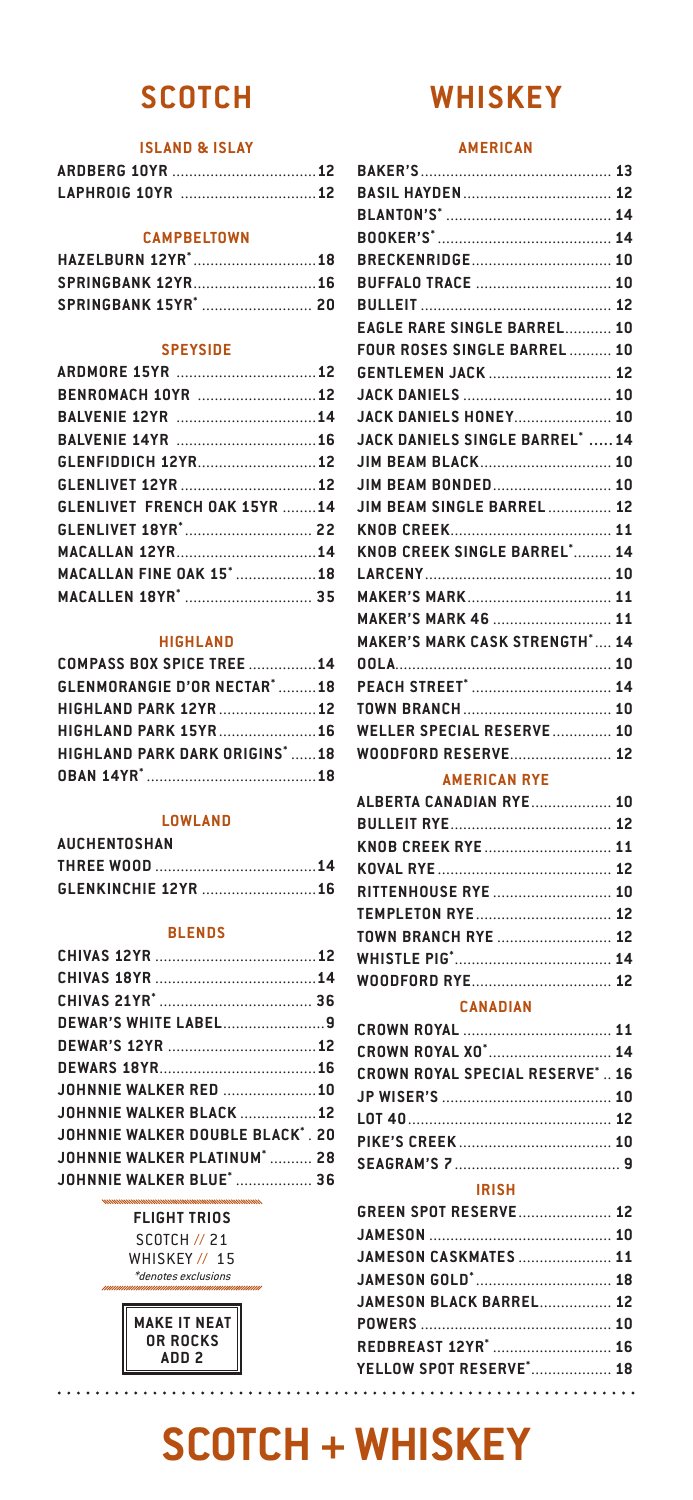# **WINE**

# **REDS**

## **Cabernet Sauvignon**

**GREYSTONE CELLARS** // Lodi, CA 2014 // **4 4**.....**Glass 11 UPPERCUT** // Napa Valley, CA 2013 // **56 JUSTIN** // Paso Robles, CA 2013 // **68**

### **PINOT NOIR**

**CASTLE ROCK** // Mendocino County, CA 2012 // **4 4**.....**Glass 11 A TO Z** // Willamette Valley, OR 2013 // **56**.....**Glass 15**

**MERLOT**

**LOCKWOOD VINEYARD ESTATE** // Monterey, CA 2013 // **40**.....**Glass 10**

## **CELLAR ASSORTMENTS + BLENDS**

**ZINFANDEL** RAVENSWOOD // CA 2014 // **40**.....**Glass 10 MALBEC** LOS CARDOS // Mendoza, ARG 2013 // **4 4**.....**Glass 11 THE WINE WITH NO NAME** // Central Coast, CA 2011 // **48**.....**Glass 12** 55% Syrah, 25% Petite Verdot, 20% Merlot **MOUNTAIN CUVEE** CHAPPELLET WINERY // St. Helena, CA 2012 // **60** 39% Caberbet, 35% Merlot, 12% Malbec, 8% Petit Verdot

# **WHITES**

### **SAUVIGNON BLANC**

**Benziger** // North Coast, CA 2014// **48**.....**Glass 12 TWIN ISLANDS** // Marlborough, NZL 2014 // **52**.....**Glass 13 UPPERCUT** // Napa Valley, CA 2014 // **40 NAUTILUS** // Marlborough, NZL 2013 // **56**

### **Pinot Grigio**

**KENWOOD VINEYARDS** // Russian River Valley, CA 2013 // **4 4**.....**Glass 11**

### **CHARDONNAY**

**SANTA BARBARA** // Santa Barbara, CA 2013 // **48**.....**Glass 12 FERRARI CARRANO** // Sonoma County, CA 2013 // **52**.....**Glass 13 SONOMA CUTRER** // Russian River, CA 2013 // **54**

### **RIESLING**

**GRACE LANE** // Yakima Valley, WA 2011 // **40**.....**Glass 10**

## **ROSE**

**REMY PANNIER ROSE D'ANJOU** // Loire Valley, FRA 2013 // **4 4**.....**Glass 11**

**PORT**

**NOVAL BLACK PORTO** // **55**.....**Glass 9 GRAHAM'S VINTAGE PORT 2005** // **65**.....**Glass 12**

# **FEELIN' BUBBLY**

**TIAMO PROSECCO** // Veneto, ITA // **40**.....**Glass 11 Moet & Chandon Imperial Brut** // Epernay, FRA // **Glass 18 MOET ROSE IMPERIAL** // Epernay, FRA // **Glass 22 VEUVE CLICQUOT BRUT** // Champagne, FRA // **120 PERRIER JOUET GRAND BRUT** // Epernay, FRA // **140 VEUVE CLICQUOT ROSE** // Champagne, FRA // **160 DOM PERIGNON** // Epernay, FRA // **MP**

# **WEDNESDAY 1/2 OFF SELECT BOTTLES OF WINE**

**wine**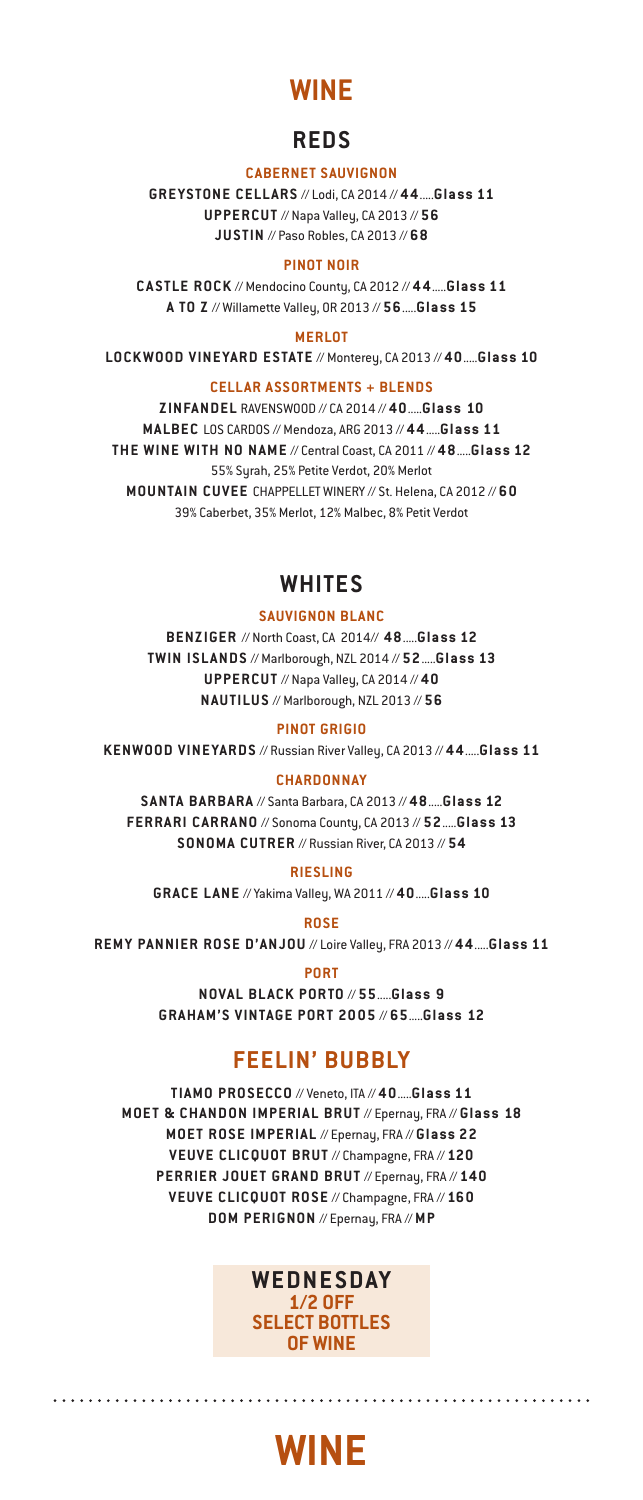# **drafts ROTATING**

| Boulevard Brewing Co.   |  |
|-------------------------|--|
| Great Lakes Brewing Co. |  |
| Half Acre Beer Co.      |  |
| New Belgium Brewing Co. |  |
| Revolution Brewing Co.  |  |
| The Boston Beer Co.     |  |

### **Tap Takeover**

House tap handle. Limited inventory. Styles vary. **7**

| Goose Island Brewery. American Pale Wheat Ale. 4.2%               |
|-------------------------------------------------------------------|
|                                                                   |
| Lagunitas Brewing Co. American Pale Wheat Ale. 7.5%               |
|                                                                   |
| 3 Floyds Brewing Co. American Pale Ale. 6.6%                      |
|                                                                   |
| Off Color Brewery. Farmhouse Ale. 6.8%                            |
|                                                                   |
| Goose Island Brewery. American Pilsner. 4.8%                      |
|                                                                   |
| Founder's Brewing Co. Double Chocolate Coffee Oatmeal Stout. 8.3% |
| Anheuser Busch. American Light Lager. 4.2%                        |
|                                                                   |
| Angry Orchard Cider Co. Hard Apple Cider. 5.0%                    |
|                                                                   |
| Goose Island Brewery. American Pale Ale. 5.4%                     |
|                                                                   |
| St. James Gate Brewing Co. Irish Dry Stout. 4.2%                  |
|                                                                   |
| Heineken Nederland. European Pale Lager. 5.4%                     |
|                                                                   |
| SweetWater Brewing Co. India Pale Ale. 6.3%                       |
|                                                                   |
| Firestone Walker Brewing Co. American India Pale Ale. 5.9%        |
|                                                                   |
| Goose Island Brewery. Belgian Style Pale Ale. 7.0%                |
|                                                                   |
| Aquanaut Brewing Co. Robust Porter. 6.0%                          |
|                                                                   |
| Goose Island Brewery. American Pale Ale. 5.9%                     |
|                                                                   |
| Grupo Modelo. American Pale Lager. 4.5%                           |
|                                                                   |
| 3 Sheeps Brewing Co. Amber Ale. 5.0%                              |
|                                                                   |
| Stella Artois. European Pale Lager. 5.0%                          |
|                                                                   |
| All Rise Brewing Co. Strong White Ale. 7.2%                       |
|                                                                   |
| Green Flash Brewing Co. Double India Pale Ale. 8.1%               |

### $*$  local

**CAN'T DECIDE** FLIGHT ANY 3 DRAFTS **11**

**drafts**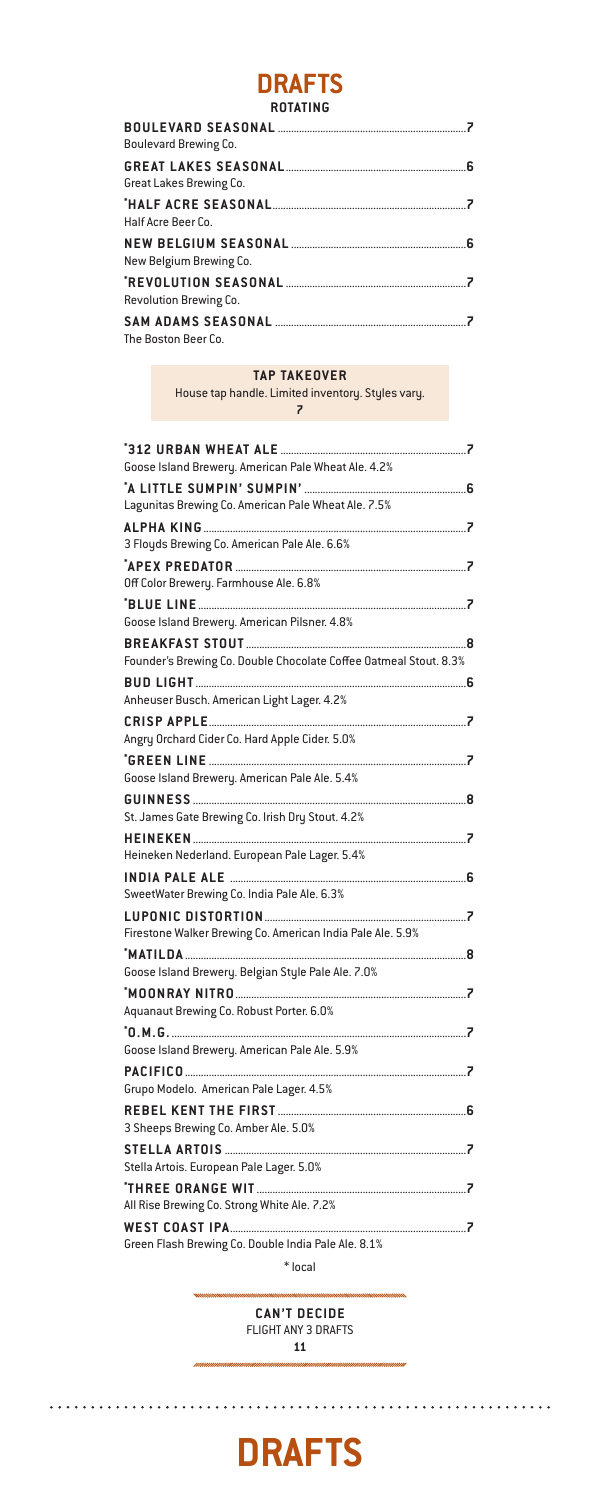# **bottles + cans**

# **ALE YEAH!**

# **amber + brown ales**

| Bell's Brewery, Inc. Amber Ale. 5.8%                                                 |
|--------------------------------------------------------------------------------------|
| <b>ARROGANT BASTARD 8</b><br>Arrogant Brewing. American Strong Ale. 7.2%             |
| CAST IRON OATMEAL BROWN 7<br>4 Hands Brewing Co. Brown Ale. 5.5%                     |
| New Belgium Brewing Co. Amber Ale. 5.2%                                              |
| Big Sky Brewing Co. American Brown Ale. 6.1%                                         |
| <b>NEWCASTLE BROWN ALE  7</b><br>Caledonian Brewing Co. Ltd. English Brown Ale. 4.7% |
| AleSmith Brewing Co. English-Style Brown Ale. 5.0%                                   |

### **belgian ales**

| CHIMAY PREMIERE 10<br>Scourmont Abbey Bieres de Chimay.<br>Belgian Dubbel Ale. 7.0% |
|-------------------------------------------------------------------------------------|
| Rogue Ales. Maibock. 6.5%                                                           |
| <b>DELIRIUM TREMENS  12</b><br>Huyghe-Melle Brewery. Belgian Strong Pale Ale. 8.5%  |
| Duvel Moortgat Brewery. Belgian Strong Pale Ale. 8.5%                               |
| Victory Brewing Co. Belgian-Style Tripel. 9.5%                                      |
| <b>HITACHINO NEST WHITE ALE 11</b><br>Kiuchi Brewery. Belgian Witbier Ale. 5.5%     |
| Brasserie D'Achouffe. Belgian Strong Golden Ale. 8.0%                               |
| Unibroue Brewery. Triple-Style Golden Ale. 9.0%                                     |
| North Coast Brewing Co. Belgian Style Golden Ale. 7.6%                              |

## **wheat + blonde ales**

# **Ciders & Such**

Stieglbrauerei. Fruit/Radler Beer. 2.5%

# **PURPLE HAZE** ........................................ **7**

Abita Brewing Co. Fruit Beer. 4.2%

### **WELL'S BANANA BREAD BEER**................ **8**

Well's & Young's Brewing Co. Fruit/Vegetable Beer. 5.2%

# **Ciders & Such**

|  |  |  | TEN F | ٠Е. |
|--|--|--|-------|-----|
|--|--|--|-------|-----|

| The California Cider Co. Hard Pear Cider. 5.0%                                              |  |
|---------------------------------------------------------------------------------------------|--|
| McKenzie's Hard Cider. Black Cherry Hard Cider. 5.0%                                        |  |
| Vander Mill. Blueberry Apple Cider. 6.9%                                                    |  |
| CIDERBOYS STRAWBERRY MAGIC 6<br>Stevens Point Brewery.<br>Apple Strawberry Hard Cider. 5.0% |  |
| Bantam Cider Co. American Modern Cider, 5.4%                                                |  |
|                                                                                             |  |
| In Bev Belgium, Belgian Hard Cider, 4.5%                                                    |  |

# **DRINK LOCAL**

**GRAPEFRUIT RADLER**............................. **7 Watermelon Dorado ....................... 9**

# **HIP HOPS IPA's**

| SweetWater Brewing Co. Extra Pale Ale. 5.3%                                   |  |
|-------------------------------------------------------------------------------|--|
| Rogue Ales. 7-Hop IPA. 7.7%                                                   |  |
| Dogfish Head Craft Brewery. Imperial IPA. 9.0%                                |  |
| Brooklyn Brewery. Red India Pale Ale. 6.7%                                    |  |
| Sierra Nevada Brewing Co. IPA with Hop Oil. 6.2%                              |  |
| Lagunitas Brewing Co. American IPA. 6.2%                                      |  |
| Magic Hat Brewing Co. Not Quite Pale Ale. 5.1%                                |  |
| Flying Dog Brewery. Belgian-Style IPA. 8.3%                                   |  |
| <b>TANGERINE SOUL STYLE 7</b><br>Green Flash Brewing Co. Tangerine IPA. 6.5%. |  |
| Bell's Brewery, Inc. American IPA. 7.0%                                       |  |
|                                                                               |  |

Ballast Point Brewing Co. Watermelon Double IPA. 10.0%

### **gluten free**

**Delicious IPA** ....................................... **7** Stone Brewing. India Pale Ale. 7.7%

# **HOT COMMODITIES**

| Three Floyds Brewing Co. American Pale Wheat Ale. 5.6% |
|--------------------------------------------------------|
|                                                        |
| Three Floyds Brewing Co. Pale Ale. 6.2%                |